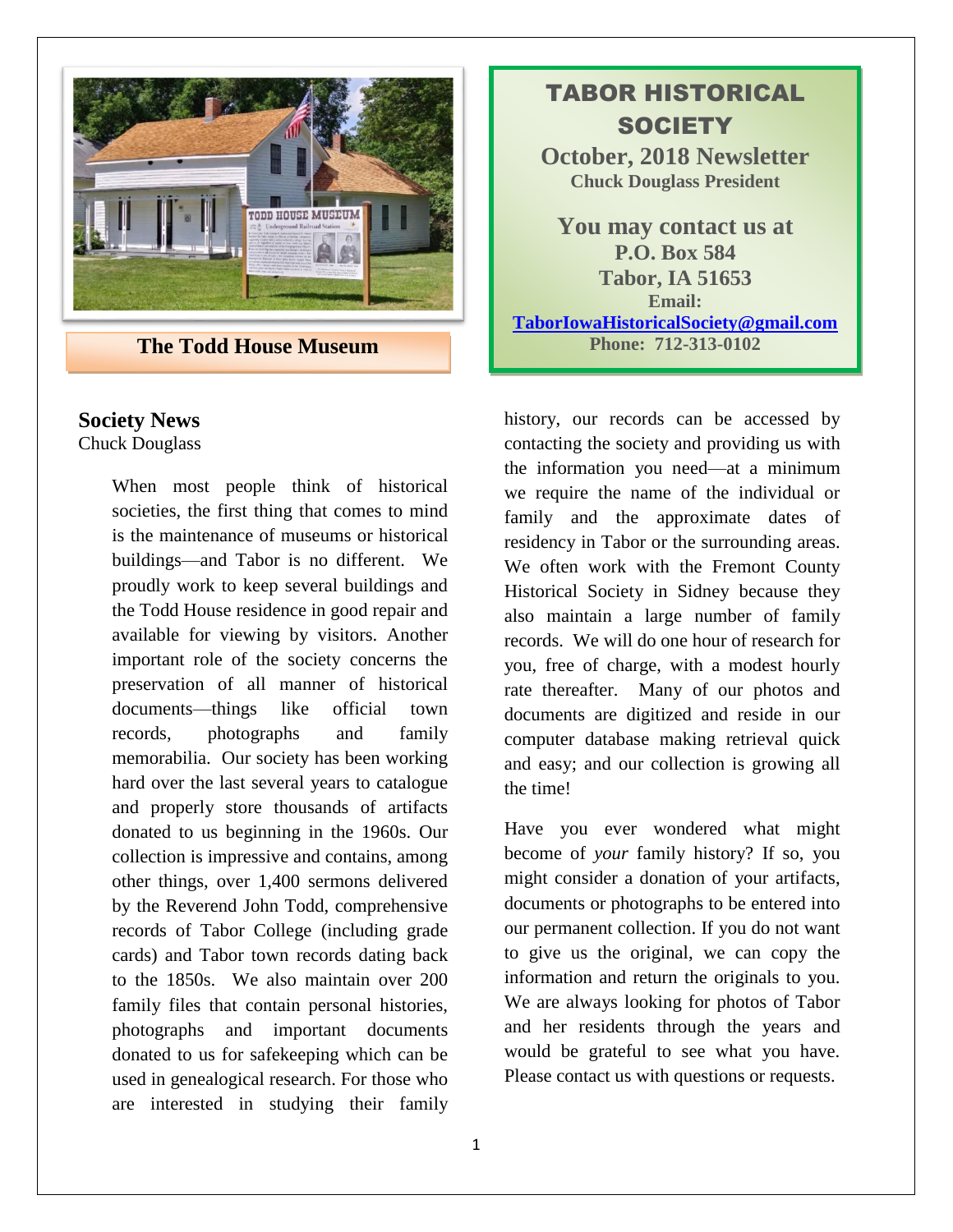#### **The Oldest Woman in Iowa** Harry Wilkins

In the year 1831 Andrew Jackson was president of the United States, the first steamboat navigated the upper Missouri River, and Nancy Jane Nees was born in Hendrix County, Indiana. Nancy's June 22nd birth was most certainly a cause for celebration for her parents George and Cynthia, but hardly worthy of historical note. That would change 106 years, seven months and seven days later when Nancy quietly passed away at the Hastings home of her daughter, Martha Jane Benedict; the date was January 29, 1938, and on that Sunday she was the oldest person living in Iowa.

Nancy lived the life of a pioneer woman in every sense of the word, first as a daughter who learned the value of hard work on her parents' 300-acre farm in Indiana and later as a farm wife and mother of eleven children. As a girl she attended school through her  $17<sup>th</sup>$  year and in 1850, still a teenager, married Levi Hurst. The newlyweds were not destined to stay in Indiana though—by 1853 they decided that cheap land in Iowa was an irresistible opportunity and took off with several other families on a trek to Appanoose County. They purchased a place, settled down and began raising a family. But by the spring of 1865, Levi and Nancy and their six children decided western Iowa was where they needed to be and struck out once again in a covered wagon pulled by oxen. Along the way they stopped at Red Oak to nurse their ailing infant daughter. While there, they were shocked to learn of the assassination of President Abraham Lincoln. Sadly, their daughter did not survive and they buried her before moving on to Fremont County, where Levi purchased 40 acres of untilled land for \$1.25 an acre, five miles northeast of Sidney.

The family settled into the daily routine of an Iowa farm family, with Levi taking on the added responsibility of preaching in a nearby

school used by the Christian Church. Tragically, he died in 1876 leaving Nancy to raise her family alone but she kept the family together. Although Nancy owned the homestead her entire life, by 1912 she realized the time had come to move to Tabor to live with her sons, John and Frank and, later, with her daughter, Mrs. Jane Benedict of Hastings. She never gave up her independence, insisting on living in a separate room where she cooked her own meals.

Nancy was remembered by her family and friends as being content with her simple life. She followed closely the growth of the nation and marveled at automobiles and the ever expanding network of good roads yet she regretted one thing: she was never able to fly in an airplane. Still mentally alert at 101, she decided that it was time to cast her first vote for president, which she did in the 1932 election. Thinking of those suffering during the Great Depression, she decided to support Franklin Roosevelt, commenting as she did: "something ought to be done about these times." And if anyone was an expert on time, it would have been Nancy Hurst.



**Nancy Jane Hurst in 1932**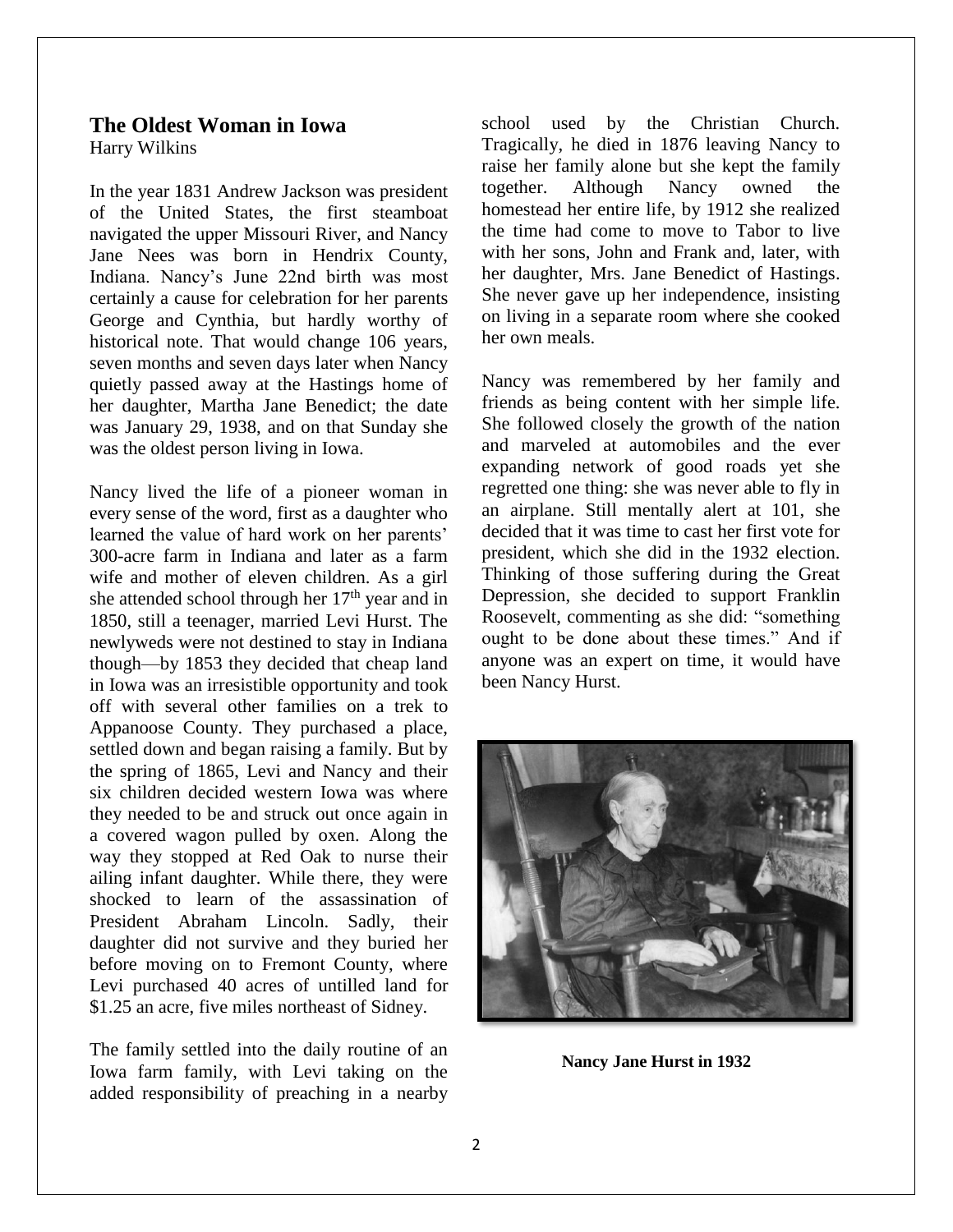#### *Did you know?*

The Reverend John Todd home, constructed in 1852, was occupied by several generations of the Todd family. John Todd's son Quintus C. Todd kept the home with his wife Hattie and raised six boys and one girl there. His youngest son Walter (1890-1973) who became a civil engineer and was living in Louisville, Kentucky in the 1960s, recalled an unexpected visitor to the home that caused quite a fuss: "My parents and their children lived in the old Todd home at Tabor, Iowa. It was built of handhewn timber, sills and joists and is now more than 110 years old. It had two small oval windows in the upper story as lookouts for Indians in the older days. The stone foundation barely extended below the frost level, but the basement had been dug out of silt and clay to a smaller size so the foundation would not be undermined. Yet the basement was deep enough



**Walter Stanley Todd**

to walk in without getting your head bumped. As cement was unknown 110 years ago, the sides and floor of the basement were dirt. One day my older brother noticed an animal had been digging in the basement wall near the floor level. Thinking it was a rat that had thrown the pile of fresh dirt on the basement floor he set a trap and caught the animal by one paw. It turned out to be a skunk, and soon the house was filed with the unmistakable odor. The following Sunday my 7-year-old sister was sitting in a circle of children at Sunday School. Presently a little girl sitting next to her remarked in a loud whisper: 'Whew, I smell a skunk.' My sister promptly answered: 'Aw, that's nothing. You ought to come over to our house.' Needless to say, friends and neighbors shunned the old Todd home for many days."



**Quintus C. Todd and wife Hattie, around 1914**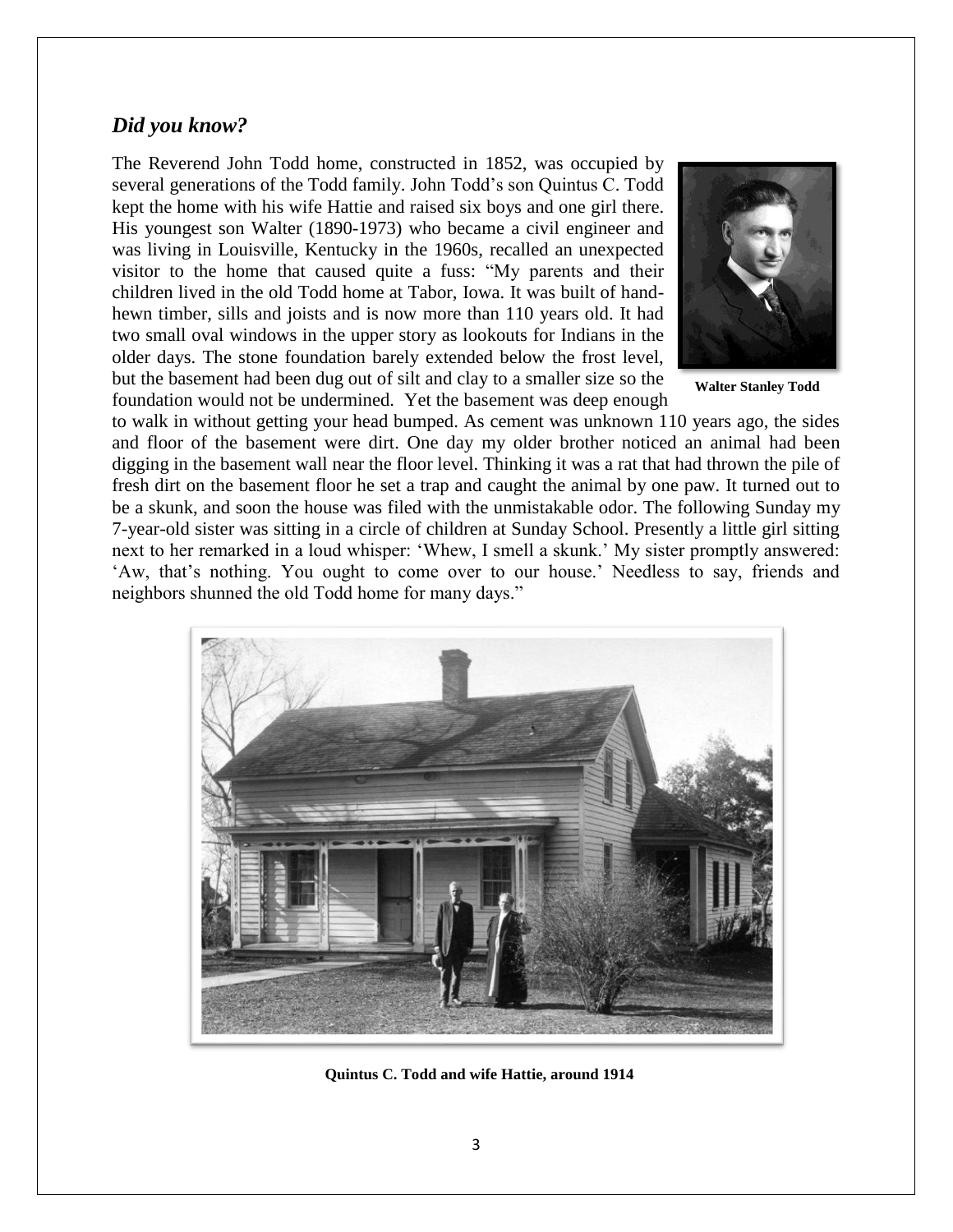# **Reverend Todd's Words Heard Once Again**

During this year's Tabor picnic ministers from the local area were invited to speak at the Congregational Church in a nondenominational service, on June 24th. Organizers of the event asked the historical society if it would be possible to present a sermon by the Reverend John Todd, founder of the church. The society was glad to help, and with over 1,400 of Todd's sermons on file in the archives, there was no shortage of source material. Harry Wilkins selected a Thanksgiving sermon originally delivered by Todd on November 28, 1861, in Tabor, a time when the American Civil War was raging and thousands had already perished.

Highlights from John Todd's sermon:

"Prayers, intercessions and the giving of thanks [should] be made for all men. If we sincerely desire and pray for the good of all, we must be grateful when good is conferred upon all.

[We should be grateful] that patriotism, so essential to national defense, has been so largely developed—that hostility to slavery is on the increase.

That Tabor has not been burned and the horrors of civil strife brought to our homes.

That we have had peace and quiet [contrasted] with the Border States [like Missouri].

That we have had bountiful harvests and favorable weather for securing the fruits of the earth.

[There have been] many mercies to us as individuals . . . pause and reflect on the many temporal and spiritual blessings, religious privileges and education facilities we enjoy.

All things shall work together for good to them who love God. Why then should Christians not be thankful, thankful for all things?"



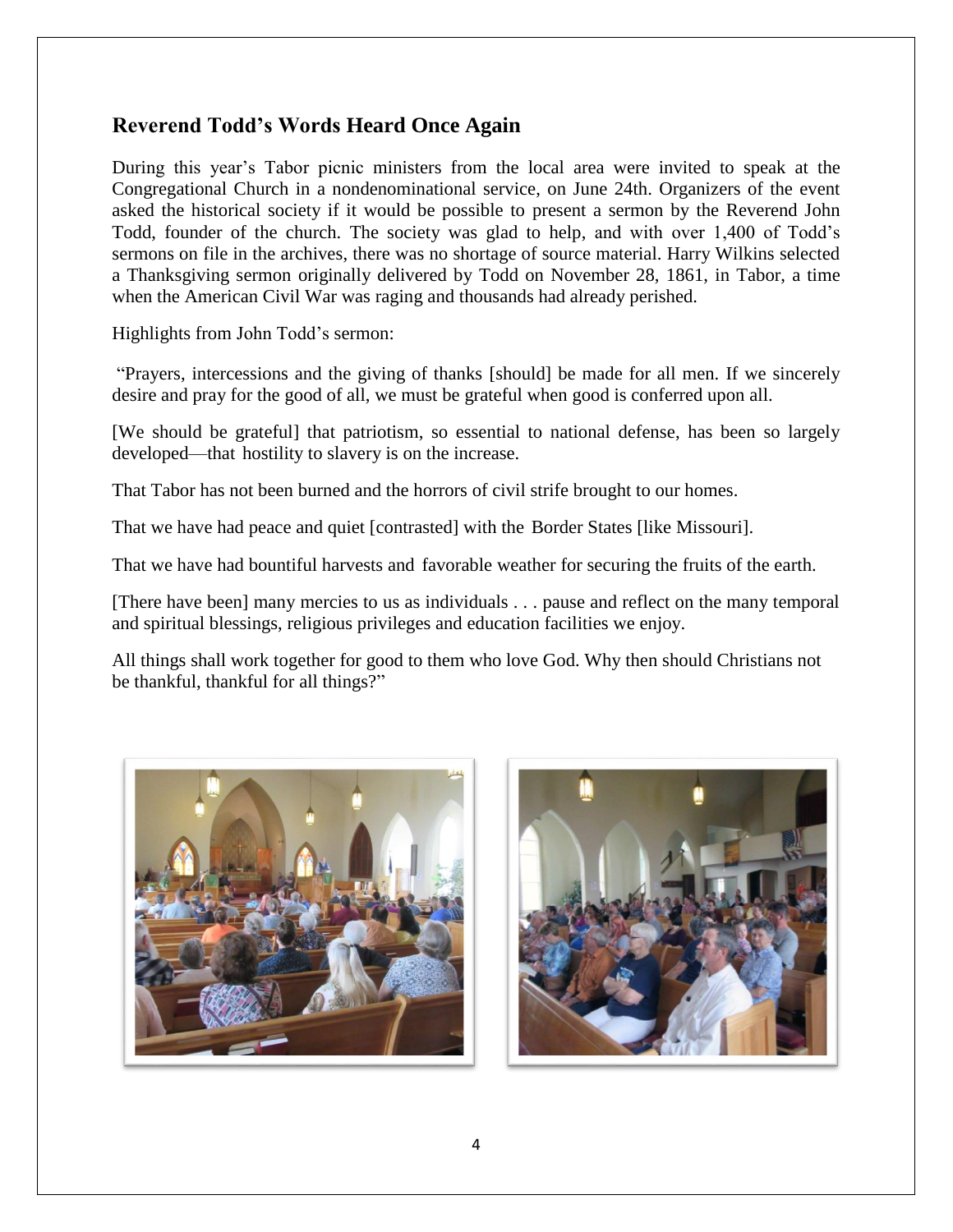### **Tabor Businesses Encourage Buying Locally . . . in 1914!**

We're all familiar with modern advertising campaigns aimed at enticing consumers to spend their dollars locally, but it appears the strategy has been around for a long time. An article in the Tabor Beacon on April 28, 1914, made the case that local merchants deserved first consideration when Tabor residents were deciding where to spend.

#### Excerpts from the article, titled *Everyone Knows*:

"Everyone knows that the merchants of this town must sell reliable goods, or they will not long sell any at all. Everyone knows that the merchants of this town must compete in price with the outside dealer, or their careers will come to a sudden end. Everyone knows this, everyone realizes it, yet much money floats away from this community which should be spent in local stores. Everyone knows that to withdraw this money from our midst is a detriment to every citizen. Everyone knows that our merchants are selling goods as cheaply as they can be purchased elsewhere, and it is but right that they should be given the first consideration. Everyone knows that justice requires that every citizen give the local merchants a fair show that we keep the money at home, if possible. Everyone knows that such would be the part of justice, of fairness of loyalty to our own. Are we just—or are we not? Again, everyone knows."